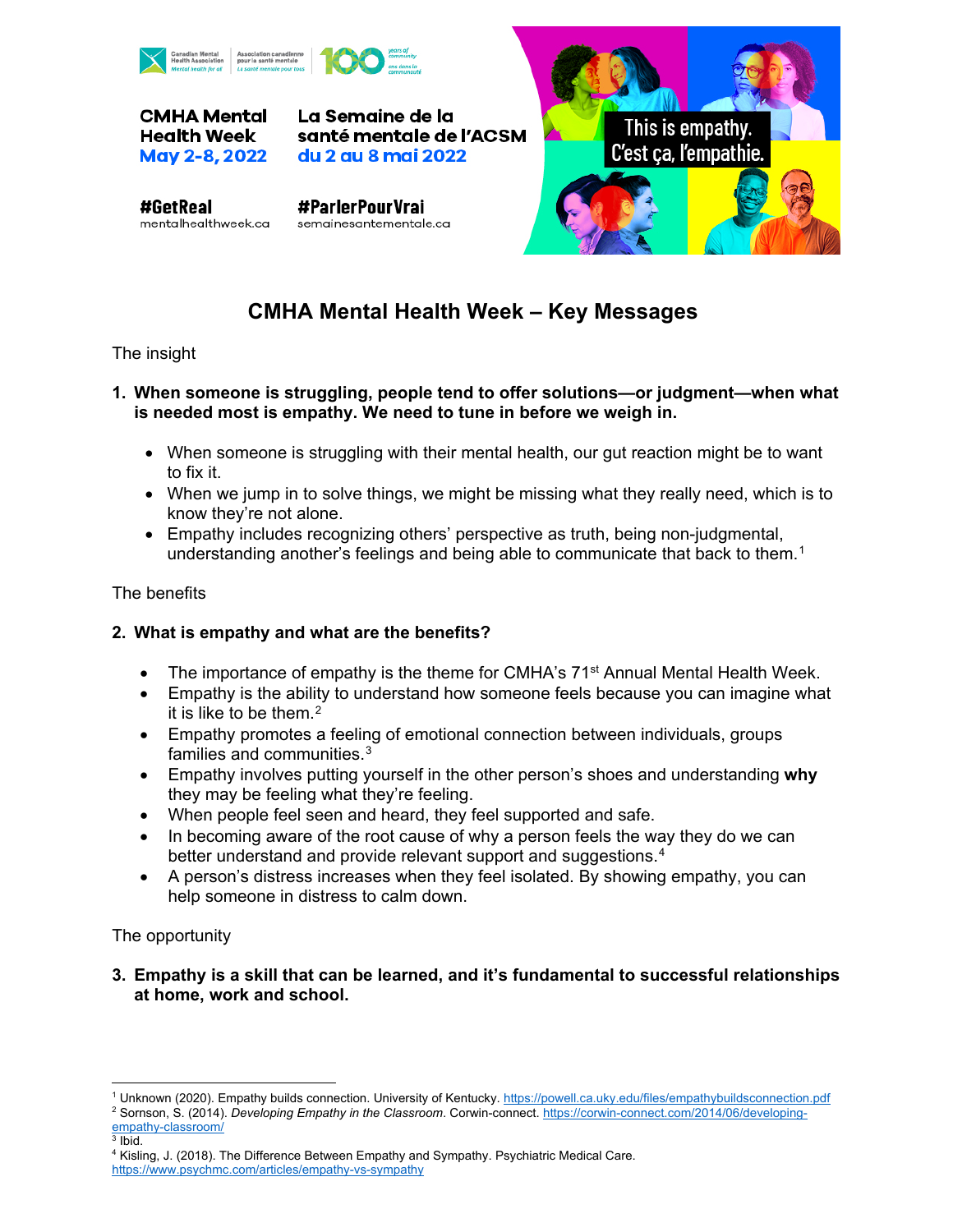- When speaking with someone experiencing a challenge, to show empathy you can: $5$ 
	- $\circ$  Consider what you know about them and be willing to learn more
	- o Not rush to judgement
	- o Listen attentively without offering solutions
	- $\circ$  Resist the urge to interrupt and share your personal experience
	- o Focus on understanding *how* the person feels and *why* they feel that way
	- o Take time to reflect
- Employees with highly empathic leaders experience less burnout.<sup>[6](#page-1-1)</sup>
- When a manager is empathetic, their team displays improved work performance.<sup>[7](#page-1-2)</sup>
- Employees who experience empathy from their managers in the workplace report higher engagement, increased feelings of inclusivity, better work-life balance and are less likely to leave their workplaces if their perspectives are heard and respected.<sup>[8](#page-1-3)</sup>
- Classrooms with higher levels of empathy have students who are more engaged, have higher academic achievement, better communication skills, better relationships and lower likelihood of bullying, aggressive behaviours and emotional disorders.<sup>[9](#page-1-4)</sup>
- When educators demonstrate that they care and expect students to do the same, it can help students stand up for someone who is teased, notice and reject stereotypes, respect and value differences, widen their circle of concern, listen closely to peers and adults, manage difficult feelings like anger or frustration and navigate social situations.<sup>[10](#page-1-5)</sup>

#### Get involved

#### **4. The Canadian Mental Health Association's annual Mental Health Week is a social change campaign to shift attitudes and perceptions about mental health. The 2022 theme is the importance of empathy.**

- Each May, people in Canadian communities, schools, workplaces and legislatures rally around CMHA Mental Health Week.
- First marked by CMHA in 1951, May 2-8, 2022, marks the 71<sup>st</sup> annual Mental Health Week in Canada.
- Mental Health Week is a social change campaign to educate the public and shift beliefs and perceptions about mental health. It helps promote behaviours and attitudes that foster well-being, support good mental health and create a culture of understanding and acceptance.
- Visit [www.mentalhealthweek.ca](http://www.mentalhealthweek.ca/) for info and tools about CMHA Mental Health Week.
- Connect with us on social media using the hashtags #GetReal and #MentalHealthWeek.
- Stay tuned for hundreds of local events like open houses, speakers' series and virtual celebrations, plus two nationwide events, including a Virtual Mental Health Week English [event on May 2](https://cmha.ca/exploring-empathy/) and a Virtual [Mental Health Week French event on May 4.](https://cmha.ca/fr/celebrez-l-empathie/)
- Mental Health Week is generously supported by major sponsor Beneva, sponsors The Medicine Shoppe, Not Myself Today and Workplace Strategies for Mental Health

<span id="page-1-0"></span><sup>5</sup> Bariso, J. *There Are Actually 3 Types of Empathy. Here's How They Differ--and How You Can Develop Them All*. Inc. [https://www.inc.com/justin-bariso/there-are-actually-3-types-of-empathy-heres-how-they-differ-and-how-you-can-develop-them](https://www.inc.com/justin-bariso/there-are-actually-3-types-of-empathy-heres-how-they-differ-and-how-you-can-develop-them-all.html)[all.html](https://www.inc.com/justin-bariso/there-are-actually-3-types-of-empathy-heres-how-they-differ-and-how-you-can-develop-them-all.html)

<span id="page-1-1"></span><sup>&</sup>lt;sup>6</sup> The power of empathy in times of crisis and beyond <https://www.catalyst.org/reports/empathy-work-strategy-crisis>

<span id="page-1-2"></span><sup>7</sup> Gentry, W. A., Weber, T. J. and Golnaz Sadri. (2007). Empathy in the Workplace: A Tool for Effective Leadership. *Center for Creative Leadership.<https://cclinnovation.org/wp-content/uploads/2020/03/empathyintheworkplace.pdf>*

<span id="page-1-4"></span><span id="page-1-3"></span><sup>&</sup>lt;sup>8</sup> The power of empathy in times of crisis and beyond<https://www.catalyst.org/reports/empathy-work-strategy-crisis> <sup>9</sup> Jones, S. et. al. (2018). How to Build Empathy and Strengthen Your School Community. Making Care Common Project.

<span id="page-1-5"></span><https://mcc.gse.harvard.edu/resources-for-educators/how-build-empathy-strengthen-school-community>  $^{\rm 10}$  Jones, S. et. al. (2018). How to Build Empathy and Strengthen Your School Community. Making Care Common Project. <https://mcc.gse.harvard.edu/resources-for-educators/how-build-empathy-strengthen-school-community>